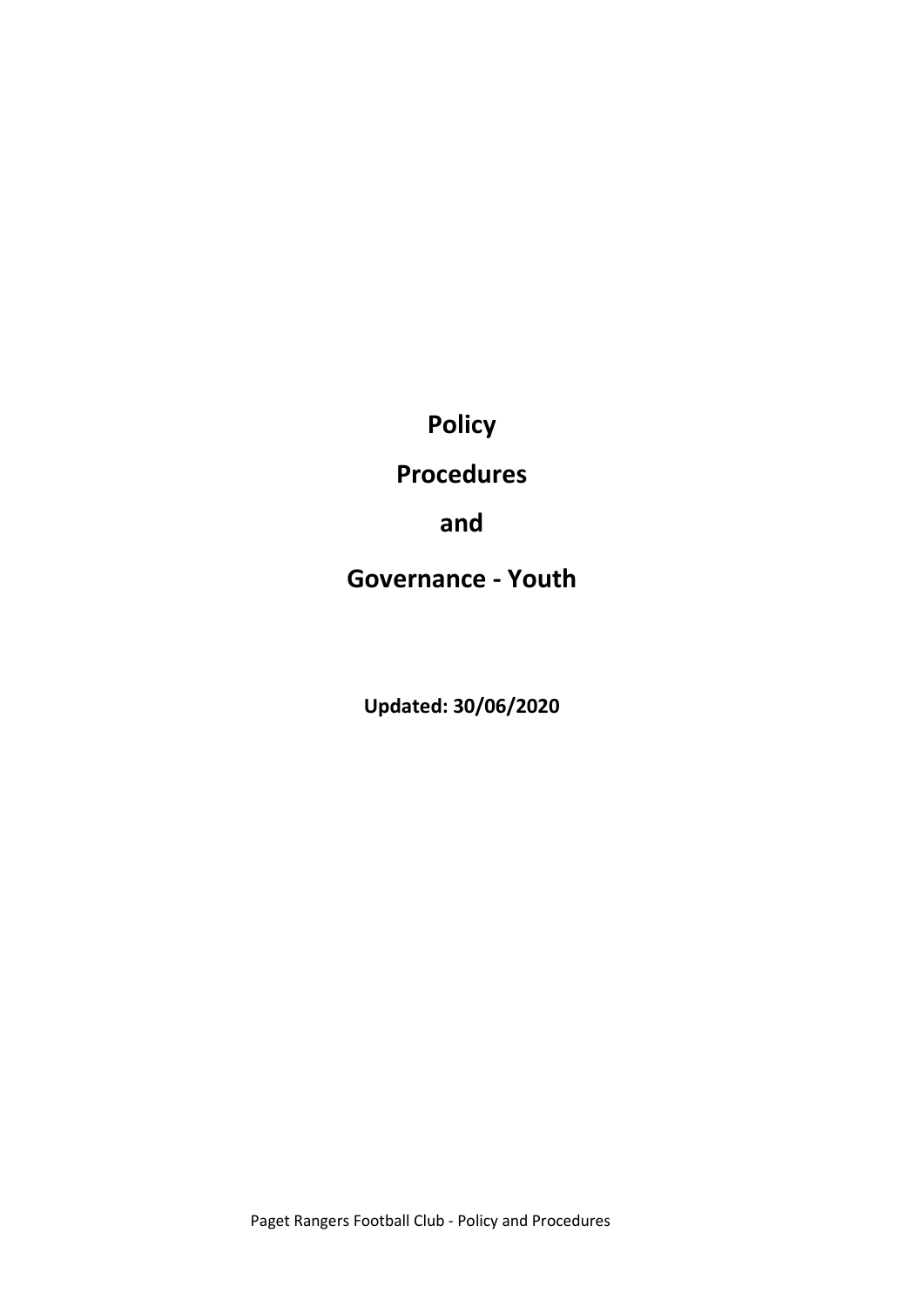### General FA Policy's undertaken by Paget Rangers FC

- Appeals and grievance policy
- Data Collection and protection
- Equality
- Photography & filming of children
- Respect
- Showering & Changing facilities
- Welfare, health & safety
- Contacts

The Policies and Procedures contained within this document are reviewed by the Club on or before the 30 June annually, or immediately in the event of legislation or further specific guidance being introduced.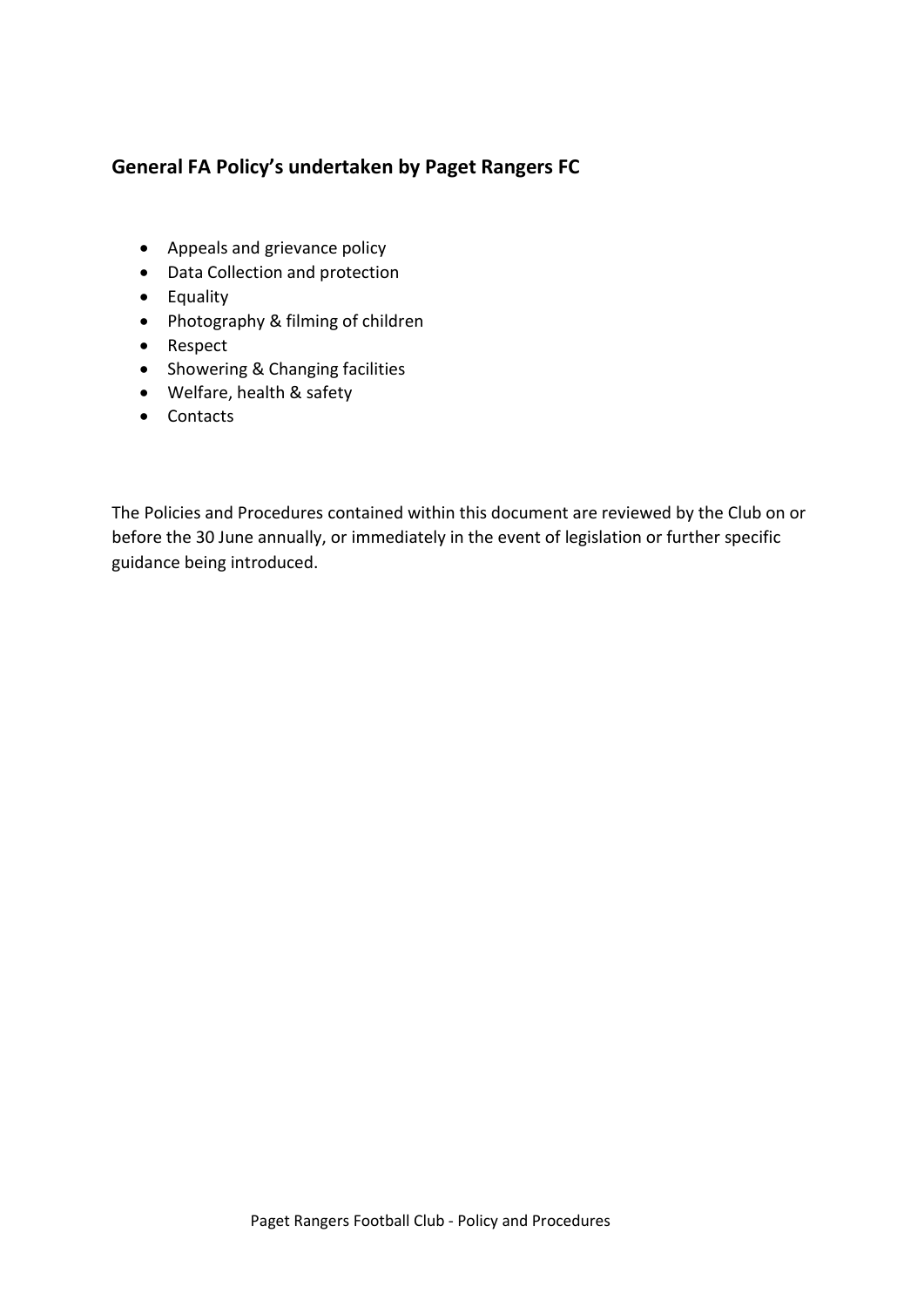# Appeals and grievance policy

In the event of a candidate having a grievance with anyone within Paget Rangers FC or an employee/volunteer/player, then in the first instance the grievance or appeal should be in writing to The Vice Chairman, Paget Rangers FC.

If the candidate is unable to gain satisfaction from the Vice Chairman then the candidate should forward their grievance to the Chairman by email pagetrangersjuniorsfc@gmail.com, supported by full details of the issue.

Following the receipt of a grievance the Chairman will investigate. The allegations and the outcome of which will be reported to members of the committee group and the following outcomes may result:

Grievance justified – further investigation and an appropriate action plan developed.

Grievance justified –suspended until action plan addressed.

Grievance not justified – no action taken.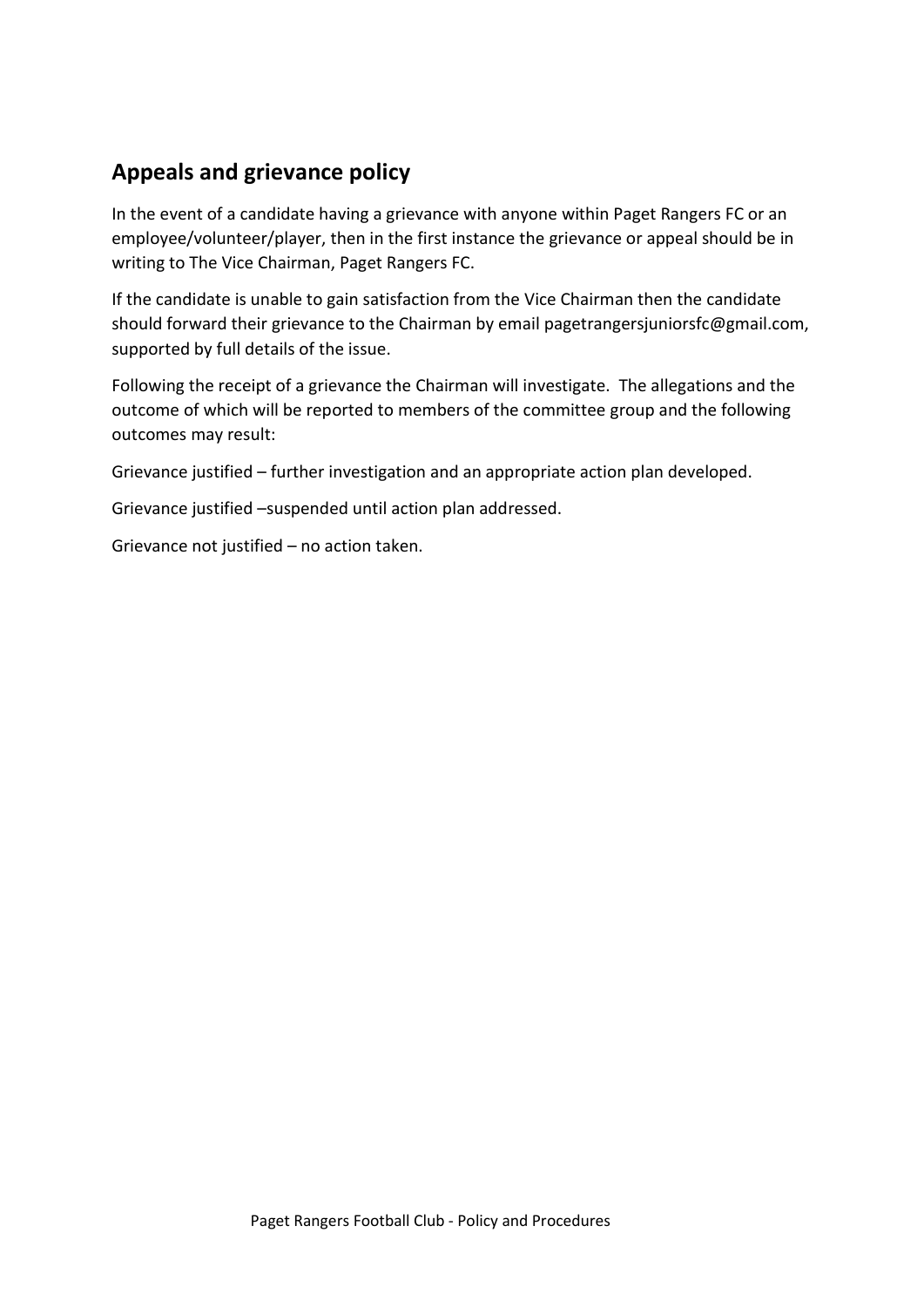## Accident and Injuries

- 1. Stay calm but act swiftly and observe the situation.
- 2. Is there danger of further injuries?
- 3. Listen to what the injured person is saying.
- 4. Alert the first aider who should take appropriate action for minor injuries.
- 5. In the event of an injury requiring specialist treatment, call the emergency services.
- 6. Deal with the rest of the group and ensure that they are adequately supervised.
- 7. Do not move someone with major injuries.
- 8. Wait for the emergency medics.
- 9. Contact the injured person's parent/career.
- 10. Complete an incident/accident report form.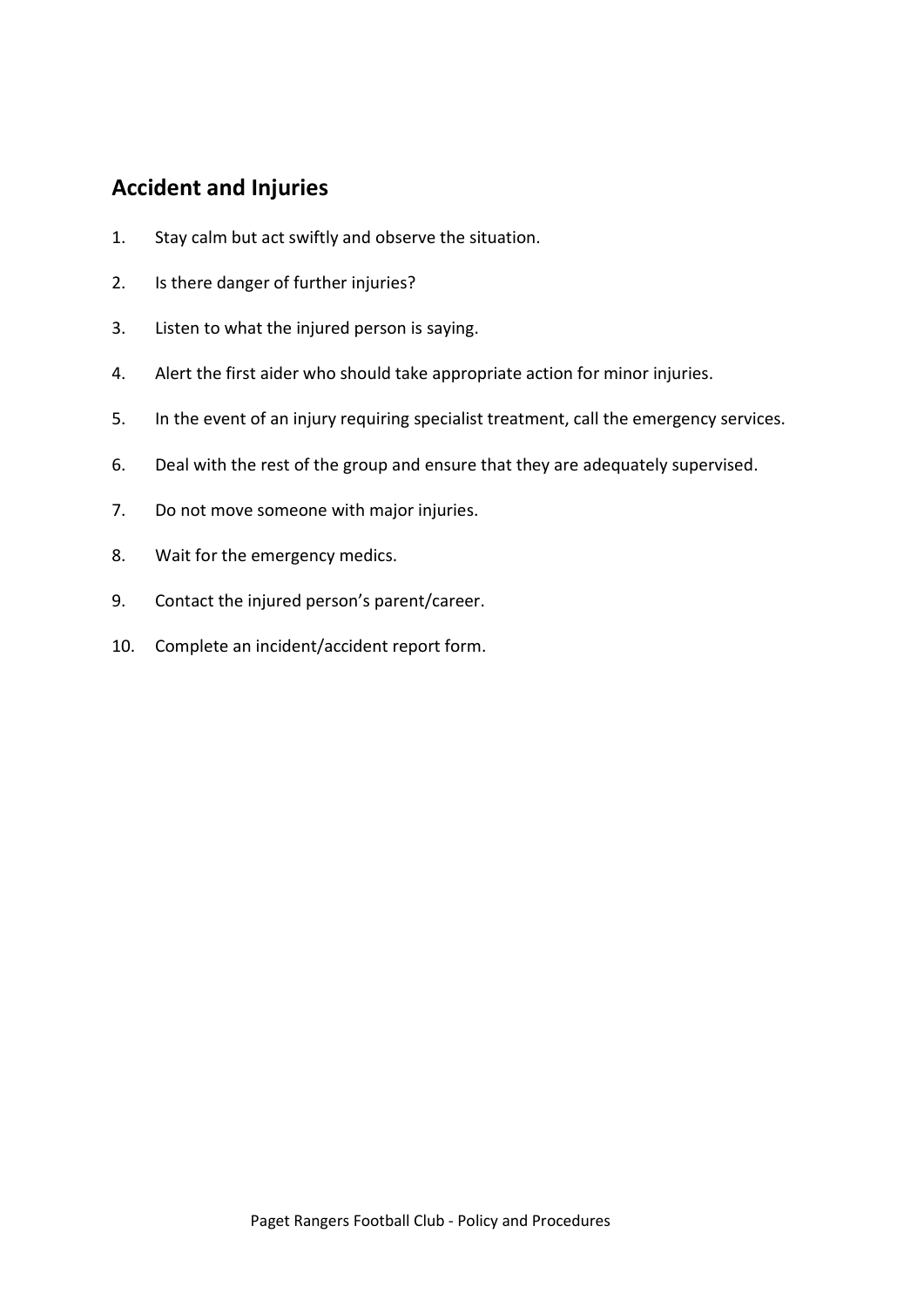#### INJURY/INCIDENT REPORT FORM

| TO BE FILLED IN BY THE COACH/ INDIVIDUAL IN CHARGE AT THE TIME OF THE INCIDENT. |  |
|---------------------------------------------------------------------------------|--|
|                                                                                 |  |

| About the injured person: |
|---------------------------|
|                           |
|                           |
|                           |
|                           |
|                           |
| About the Incident:       |
|                           |
|                           |
|                           |
| Description of incident:  |
|                           |
|                           |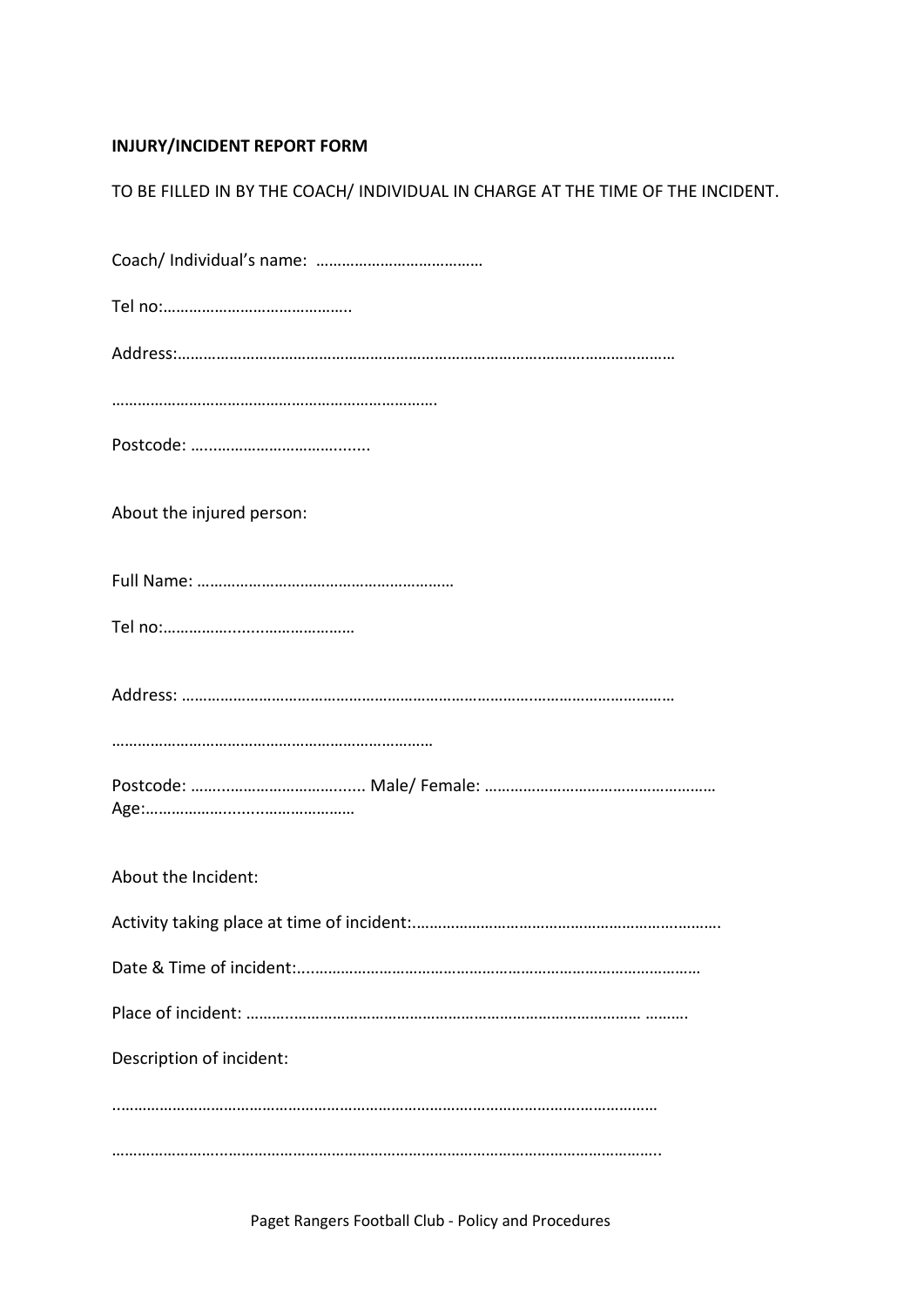Action Taken:

| Action taken by Coach/ Leader/ Club Rep:                      |
|---------------------------------------------------------------|
|                                                               |
| Were the emergency services called (if yes, provide details): |
|                                                               |
| Action taken by Doctor or Nurse (if appropriate):             |
|                                                               |
|                                                               |
| Signatures:                                                   |
|                                                               |
|                                                               |
|                                                               |
|                                                               |
|                                                               |
|                                                               |

#### FIRST AID

It is highly recommended that at least every team in your club has at least one coach who is First Aid qualified. A certificate is issued to candidates who complete a course and reach the appropriate standard in casualty care which is valid for 3 years. The course can be completed in one day and is approximately £30 per candidate.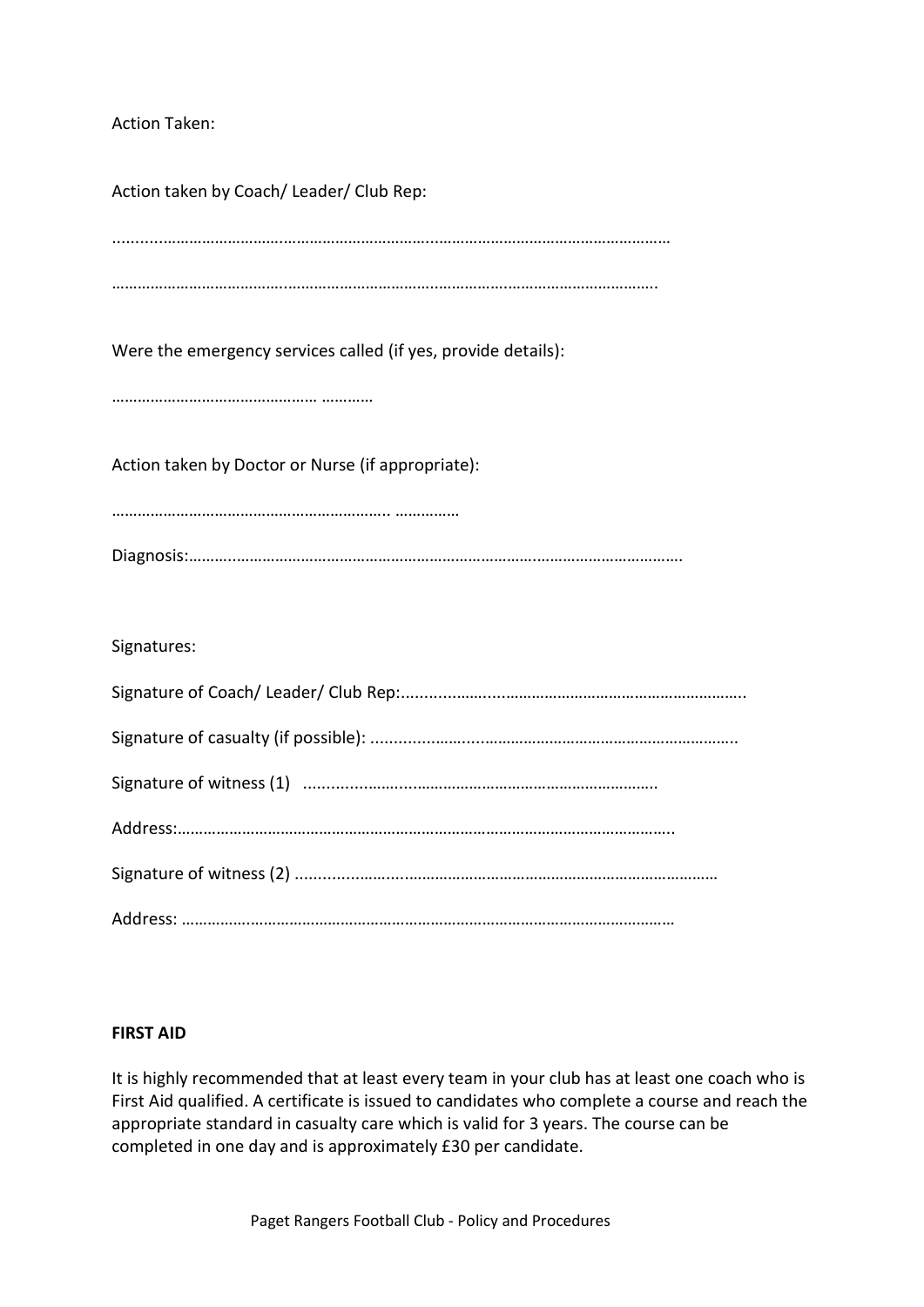# Behaviour & Anti Bullying

Statement of Intent We are committed to providing a caring, friendly and safe environment for all of our members so they can participate in football in a relaxed and secure atmosphere. Bullying of any kind is unacceptable at our club.

If bullying does occur, all club members or parents should be able to tell and know that incidents will be dealt with promptly and anyone who knows that bullying is happening is expected. This club is committed to playing its part to teach players to treat each other with respect.

What is Bullying? Bullying is the use of aggression with the intention of hurting another person. Bullying results in pain and distress to the victim. Bullying can be:

• Emotional being unfriendly, excluding (emotionally and physically) sending hurtful text messages, tormenting, (e.g. hiding football boots/shin guards, threatening gestures)

- Physical pushing, kicking, hitting, punching or any use of violence
- Sexual unwanted physical contact or sexually abusive comments
- Discrimination comments, jokes about disabled people, sexist comments,
- Verbal name-calling, sarcasm, spreading rumours, teasing Cyberbullying.

TheFA.com/Football safe Let's make football safe – not sorry 1 The Football Associations Recommended Guidelines Anti-Bullying Policy for Football Clubs. This club commits to ensure our website websites and/ or social networking pages are being used appropriately and any online bullying will be dealt with swiftly and appropriately in line with procedures detailed in this policy.

Why is it Important to Respond to Bullying? Bullying hurts. No one deserves to be a victim of bullying. Everybody has the right to be treated with respect. of behaving. This club has a responsibility to respond promptly and Objectives of this Policy

- have an understanding of what bullying is.
- what the club policy is on bullying, and follow it when bullying is reported.
- All players and parents should know what the club policy is on bullying, and what they should do if bullying arises.
- As a club we take bullying seriously. Players and parents should be assured that they would be supported when bullying is reported.
- Bullying will not be tolerated.

Signs and Indicators A child may indicate by signs or behaviour that he or she is being bullied. Adults should be aware of these possible signs and that they should investigate if a child:

- says he or she is being bullied
- is unwilling to go to club sessions
- becomes withdrawn anxious, or lacking in confidence
- feels ill before training sessions
- comes home with clothes torn or training equipment damaged
- has possessions go "missing"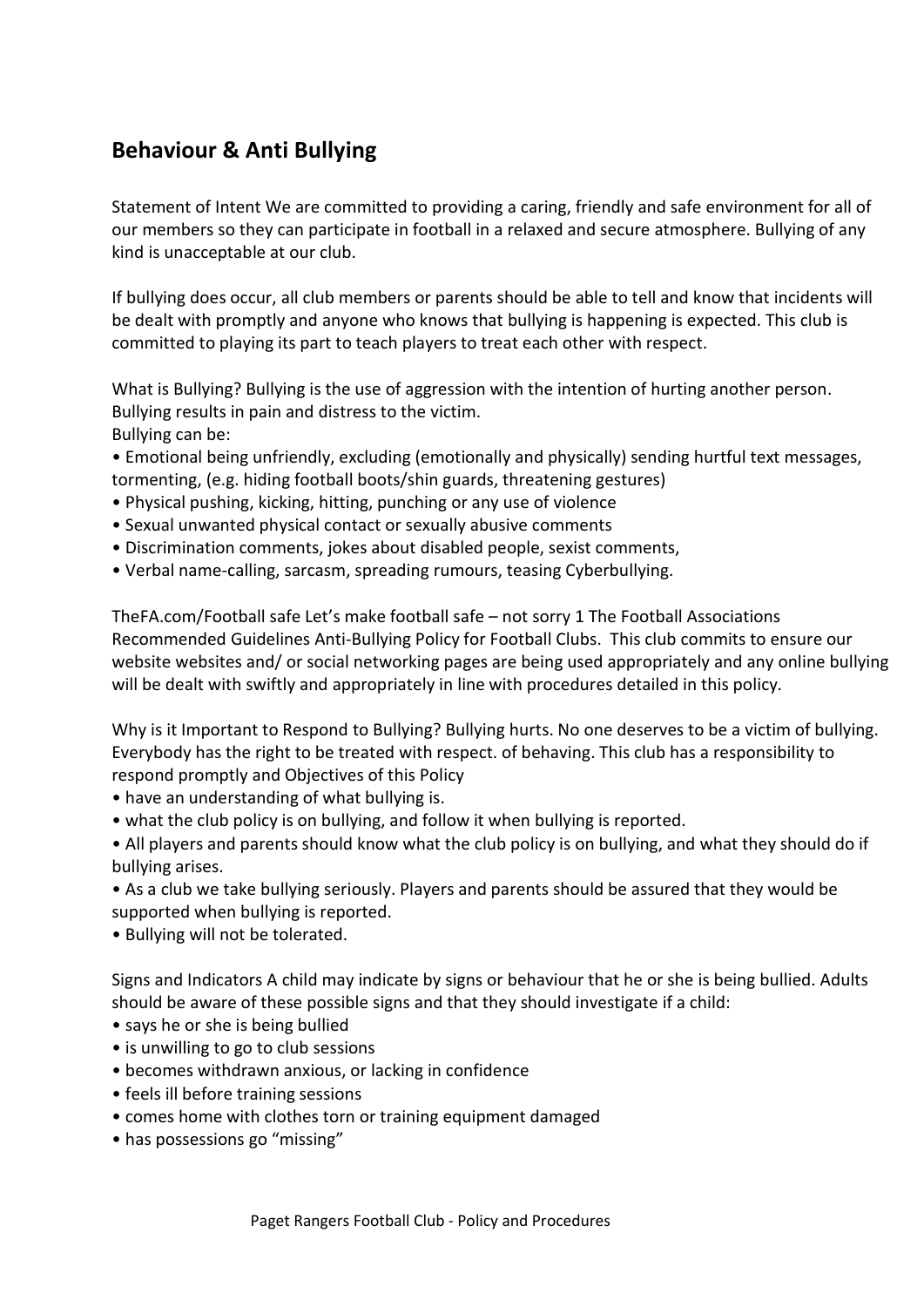## Data Collection and protection

The law requires Paget Rangers FC to take reasonable steps to ensure data is kept accurate and up to date.

The more important it is that the personal data is accurate, the greater the effort Paget Rangers FC should put into ensuring its accuracy.

It is the responsibility of all employees/volunteers who work with data to take reasonable steps to ensure it is kept as accurate and up to date as possible.

- Data will be held in as few places as necessary. Staff should not create any unnecessary additional data sets.
- Staff should take every opportunity to ensure data is updated. For instance, by confirming a customer's details when they call.
- Paget Rangers FC will make it easy for data subjects to update the information Paget Rangers FC holds about them. For instance, via the company website.
- Data should be updated as inaccuracies are discovered. For instance, if a customer can no longer be reached on their stored telephone number, it should be removed from the database.
- It is the marketing manager's responsibility to ensure marketing databases are checked against industry suppression files every six months.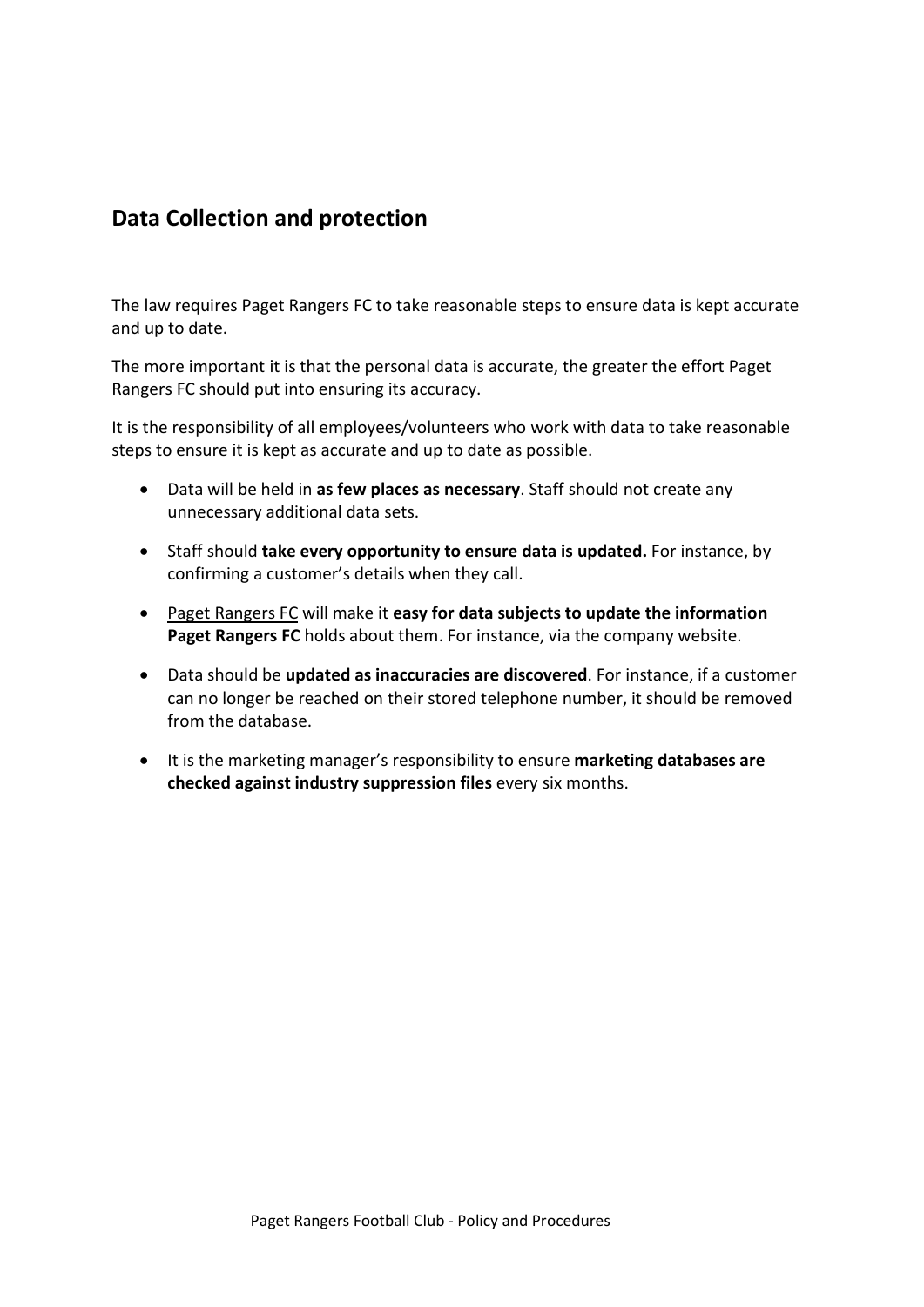## Equality

# Photography & filming of children

There has been much talk about who is allowed to take pictures of children (under 18s) playing sport and in particular what parents/carers are permitted to do. The FA would like to assure parents, carers, coaches, spectators, players and local media that we encourage the taking of appropriate images of children in football. TheFA.com/Football safe Let's make football safe – not sorry Celebrating Football Through Photographs and Video If you are concerned about the inappropriate use of images please report this to your CFA Welfare Officer or to The FA Case Manager (contact details provided below). Remember

• It's not an offence to take appropriate photographs in a public place even if asked not to do so

• No one has the right to decide who can and cannot take images on public land

• If you have serious concerns about a possible child protection issue relating to the recording of images then call the Police. This action should only be taken where you believe that someone may be acting unlawfully or putting a child at risk

• The land or facility owner can decide whether or not photography and or videoing at football activities will be permitted when carried out on private land. However you need to make this known before allowing individuals access to the private property. If they do not comply then you may request that they leave

• Try not to use images that include individuals wearing jewellery (as wearing jewellery whilst playing is contrary to the Laws of the Game as well as being a health and safety issue). Commissioning professional photographers and the local media If you are commissioning professional photographers or inviting the press to cover a football activity, ensure you and they are clear about each other's expectations. The key is to plan ahead and communicate early on.

• Provide a clear brief about what is considered appropriate in terms of content and behaviour

• Inform them of your club's commitment to safeguarding children and young people. Establish who will hold the recorded images and what they intend to do with them, e.g. place on a website for sale, distribute thumb nails to the club to co-ordinate sales • Issue the professional photographer with identification, which must be worn at all times Inform participants and parents or carers prior to the event that a professional photographer will be in attendance and ensure you have established that no under 18s will be compromised due to safeguarding children concerns if their image is taken – remember this can be done by using a Consent Form at the start of the season.

To report potentially unlawful materials on the internet please contact: The Internet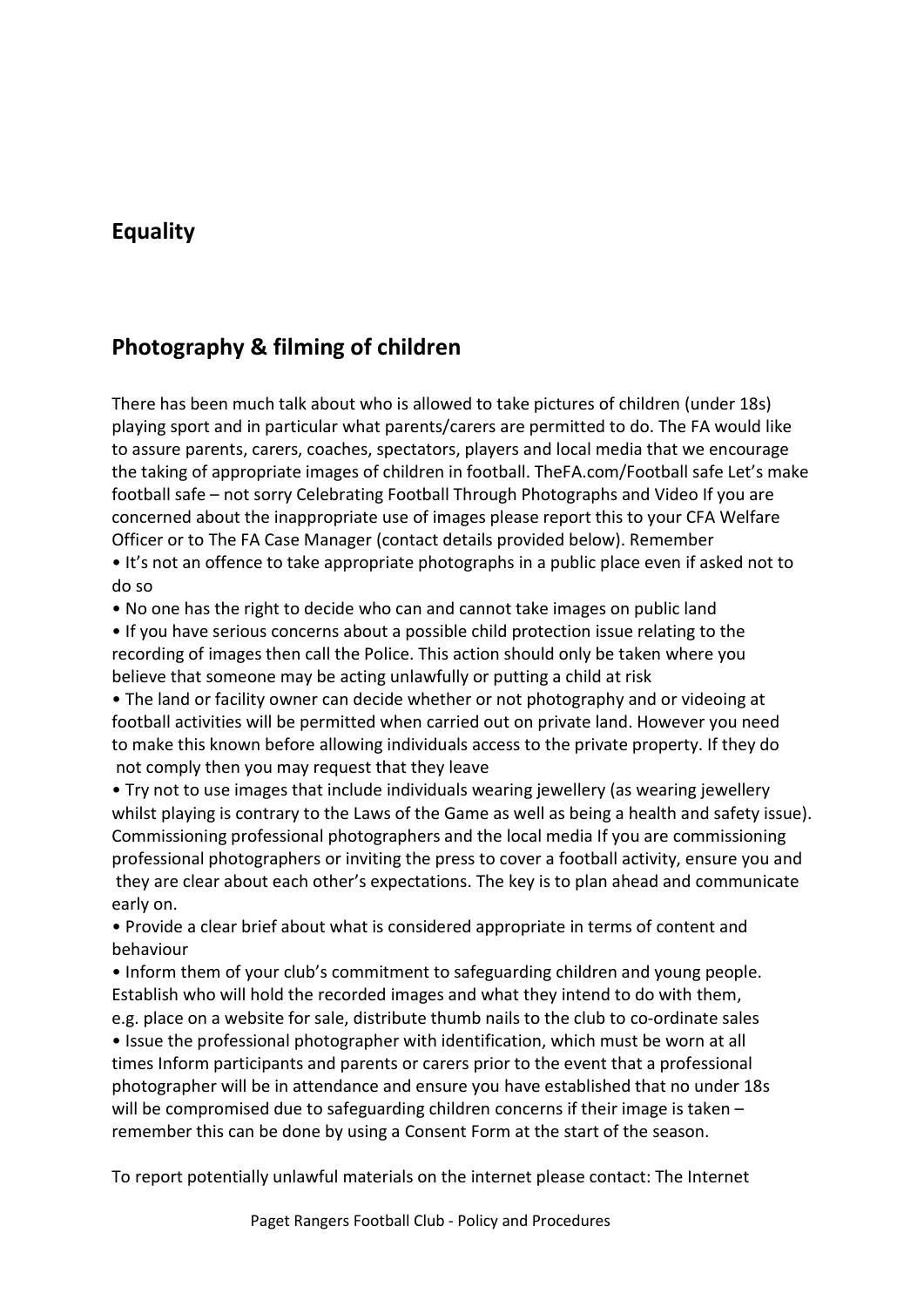Watch Foundation Email: report@iwf.org.uk Telephone: 01223 237700 Fax the hotline: 01223 235921 www.iwf.org.uk The FA's Case Management Team Email: case.management@TheFA.com Telephone: 0207 745 4787

# Showering & Changing facilities

Best Practice Guidance - Changing Rooms and Showering Facilities. We invite you to think about how your club can effectively meet the needs of all its members, taking into account the facilities that are available to them, the number of people accessing them and the activities they are undertaking. Clubs may decide that players are encouraged to come to games already changed, wearing suitably warm clothing e.g. tracksuits and go home after games to shower. This guidance should be discussed at your club. If you have any further queries in relation to this guidance please contact your County FA Welfare Officer.

- 1. Where facilities are used by both adults and children at the same time there must access
- 2. to separate changing, showering and toilet areas.
- 3. Adult staff/volunteers must not change or shower at the same time as children and
- 4. young people using the same facilities

3. For mixed gender activities, separate facilities must be available for boys and girls. 4. When children use changing rooms, they should be supervised by two members of staff/volunteers. Older teenagers may not require any supervision however a club may wish to have an appropriately recruited adult within the vicinity of the changing facilities to ensure their welfare is monitored.

- 5. If a child feels uncomfortable changing or showering in public then no pressure should
- 6. be placed on them to do so. Instead, they should be encouraged to do so at home.
- 7. If children with disabilities use your club, make sure they and their carers are involved
- 8. in
- 9. deciding how they should be assisted. Make sure the child or young person is
- 10. able to consent to the assistance that is offered.

7. The use of mobile phones and/or photographic equipment by club officials, members, parents and young people should be prohibited within areas where children and young people are changing/ showering. [Please refer to The FAs Celebrating Football through Photographs and Video, Best Practice Guidance]

8. Where no changing facilities are available children and young people, parents and travelling clubs should be made aware prior to the game and advised to make alternative arrangements and to take appropriate additional clothing e.g. Tracksuits etc. The FA recognises that not all clubs have their own private facilities and may use those owned by the community/local authority/schools/ private business. These facilities may already have their own policy on the use of changing and showering areas to which a club may have to adhere as part of a facilities usage agreement. The FA wishes to acknowledge that it has incorporated guidance provided by the CPS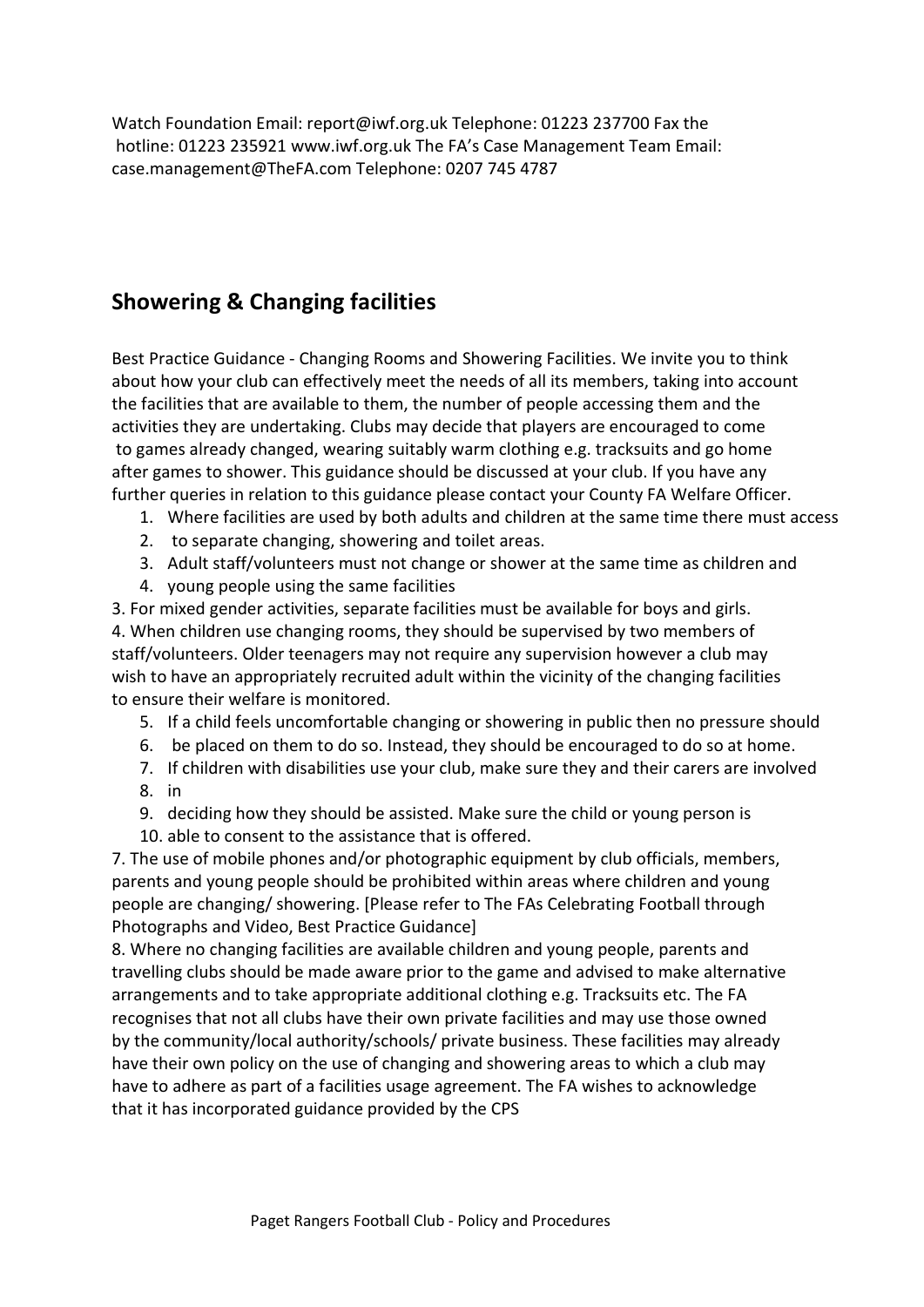# Welfare, Health & Safety

Paget Rangers FC has appointed a Club Welfare Officer in line with The FA's role profile and required completion of the Safeguarding Children and Welfare Officers Workshop. The post holder will be involved with Welfare Officer training provided by The FA and/or County FA. The Club Welfare Officer is the first point of contact for all club members regarding concerns about the welfare of any child or young person. The Club Welfare Officer will liaise directly with the County FA (CFA) Welfare Officer and will be familiar with the procedures for referring any concerns. They will also play a proactive role in increasing awareness of Respect, poor practice and abuse amongst club members. We acknowledge and endorse The FA's identification of bullying as a category of abuse. Bullying of any kind is not acceptable at our club. If bullying does occur, all players or parents/carers should be able to tell and know that incidents will be dealt with promptly. Incidents need to be reported to the Club Welfare Officer in cases of serious bullying the CFA Welfare Officer may be contacted. Respect codes of conduct for Players, Parents/ Spectators, Officials and Coaches have been implemented by Football Club. In order to validate these Respect codes of conduct the club has clear actions it will take regarding repeated or serious misconduct at club level and acknowledges the possibility of potential sanctions which may be implemented by the County FA in more serious circumstances. 9. Reporting your concerns about the welfare of a child or young person. Safeguarding is everyone's responsibility if you are worried about a child it is important that you report your concerns – no action is not an option. i. If you are worried about a child then you need to report your concerns to the Club Welfare Officer. ii. If the issue is one of poor practice the Club Welfare Officer will either:

• deal with the matter themselves or

• seek advice from the CFA Welfare Officer iii.If the concern is more serious – possible child abuse, where possible, contact the CFA Welfare Officer first, then immediately contact the Police or Children's Social Care. vilify the child needs immediate medical treatment take them to a hospital or call an ambulance and tell them this is a child protection concern. Let your Club Welfare Officer know what action you have taken, they in turn will inform the CFA Welfare Officer. v. If at any time you are not able to contact your Club Welfare Officer or the matter is clearly serious then you can either:

• contact your CFA Welfare Officer directly contact The FA Safeguarding Team on 0800 169 1863 or Safeguarding@TheFA.com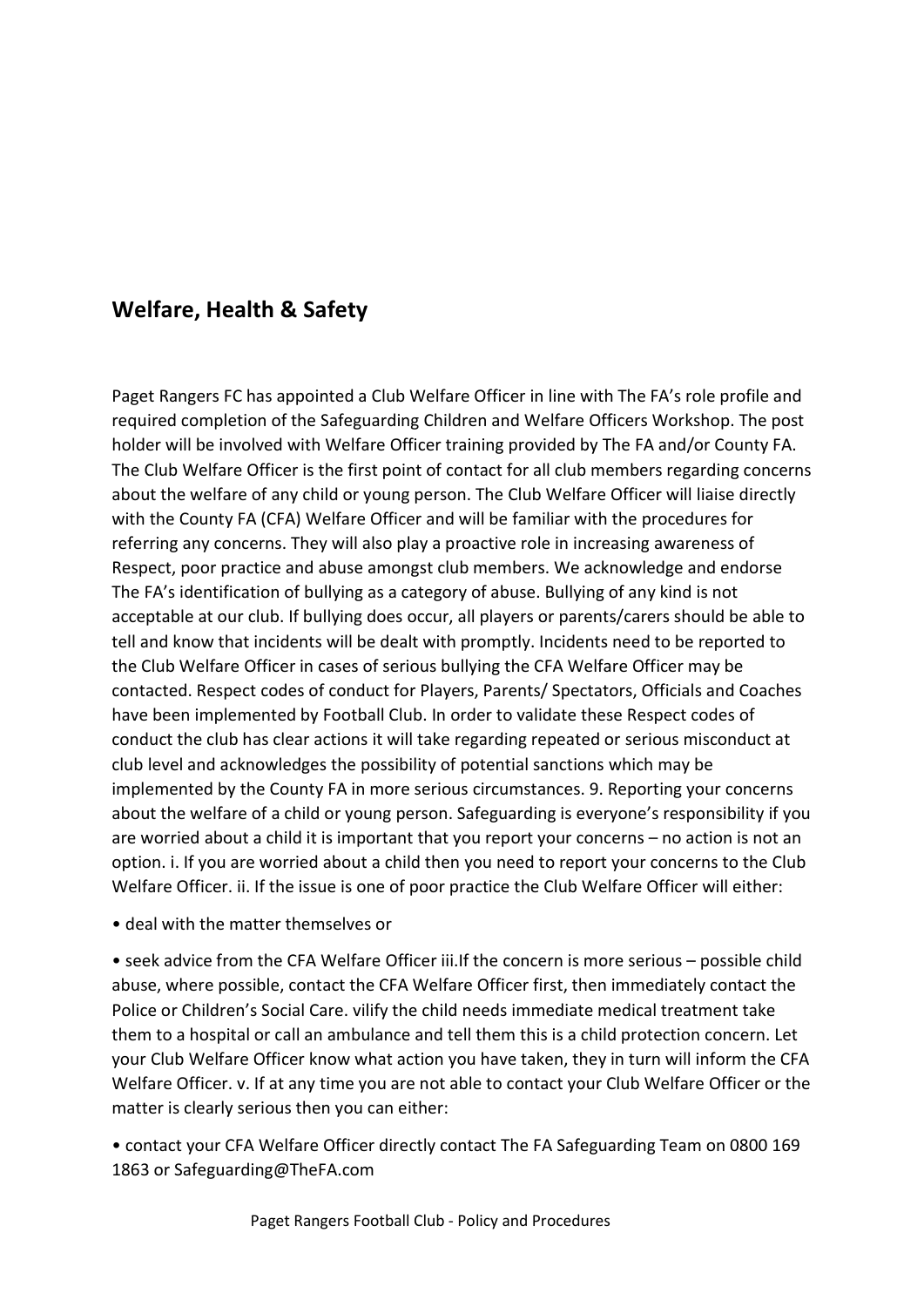• contact the Police or Children's Social Care

• call the NSPCC 24 hour Helpline for advice on 0808 800 5000 or text 88858 or email help@nspcc.org.uk NB – The FA's Safeguarding Children Policy and Procedures are available via – www.TheFA.com/footballrules-governance/safeguarding – click on 'Raising Awareness – Best Practice Downloads', the Policy and Procedures document is within the resources area. The policy outlines in detail what to do if you are concerned about the welfare of a child and includes flow diagrams which describe this process. How to make a referral is also covered in the Safeguarding Children workshop. Participants are given the opportunity to discuss how this feels and how best they can prepare themselves to deal with such a situation. For more information on this workshop contact your County Welfare Officer. Further advice on Safeguarding Children matters can be obtained from:

- T: E: County Football Association's Welfare Officer T: E: County@
- www.TheFA.com/football-rules-governance/ safeguarding
- Emailing Safeguarding@TheFA.com
- The FA Safeguarding Children general enquiry line 0845 210 8080

### Role: Club Welfare Officer

Role description:

1. To be clear about the club's responsibilities when running activities for children and young people. This involves: ensuring these responsibilities are well understood by others, working with the Youth League Welfare Officer (YLWO)

working with your County FA Welfare Officer

promoting The FA's Respect Programme and helping to develop best practice processes 2. To help club personnel understand what their 'duty of care' towards children and young people actually means and entails on a day-to-day basis.

In order to carry out your responsibilities you need to follow these five simple steps: a) Put in place: a safeguarding children policy, anti-bullying policy and equality policy responsible recruitment processes including the taking up of references and submitting FA CRB checks (getting the right people into the game)

The FA Respect Programme codes of conduct

b) Understand:

what the Respect Programme aims to do

the benefits of implementing the Respect codes

the quick wins to be gained by using The FA's safeguarding children best practice guidance (e.g. Travel, Trips and Tournaments, Photography guidelines, Anti-bullying Policy and Safeguarding Children Policy - why certain roles require an FA CRB check and how The FA DBS process works

how to refer a concern about the welfare of a child

c) Communicate with: club officials about the Respect Programme and its aims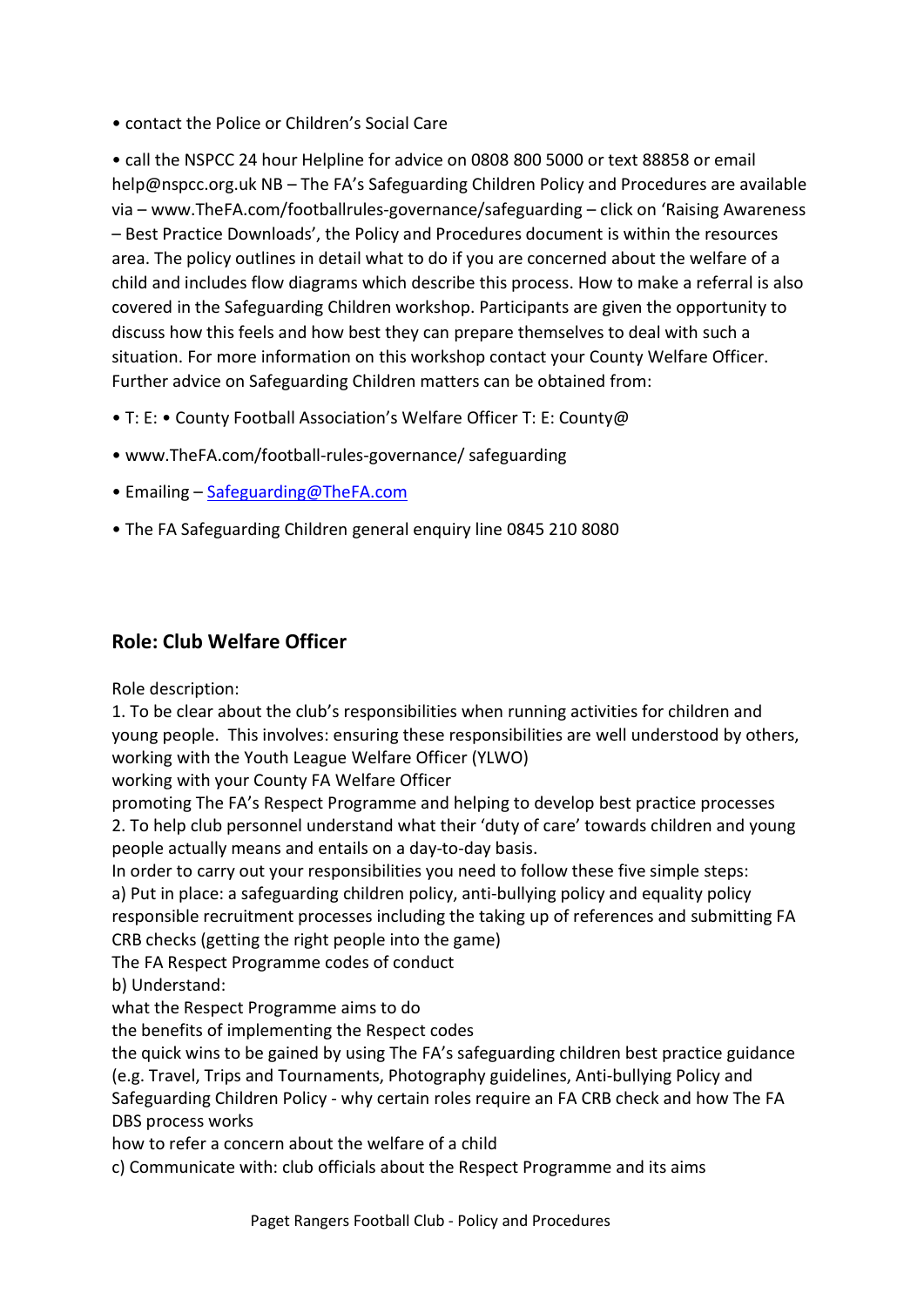parents/spectators and get them to sign up to the Respect codes

parents and new players by getting involved with running 'start of season' welcome sessions for members coaches and managers about the importance of being consistent role models for their players your Youth League Welfare Officer – introduce yourself, find out how they can support you and let them know what you are doing to safeguard children in your club your County FA Welfare Officer if you need help or advice

The FA by taking part in surveys, questionnaires, focus groups as and when asked d) Encourage: parents to complete the Respect education programme

coaches, team managers, first aiders/medics to complete The FA's Safeguarding Children Workshop coaches and team managers to listen to their player's thoughts, ideas and views the committee to make use of the Respect Programmes designated spectator area at all games

e) Monitor: repeated incidents of poor behaviour and liaise with your committee (and where necessary Youth League Welfare Officer or County FA Welfare Officer) compliance with FA CRB checks through The FA CRB Unit for those who require one using The FA Safeguarding Online System

#### **CONTACTS**

- Email: pagetrangersjuniors@gmail.com
- James Parker Chairman 07456 428155
- Richard Hunt Vice Chairman 07717 577138
- Sam Newbold Welfare Officer and Administration 07919 354061
- Michelle Parker Welfare Officer and Junior Secretary 07581 794238